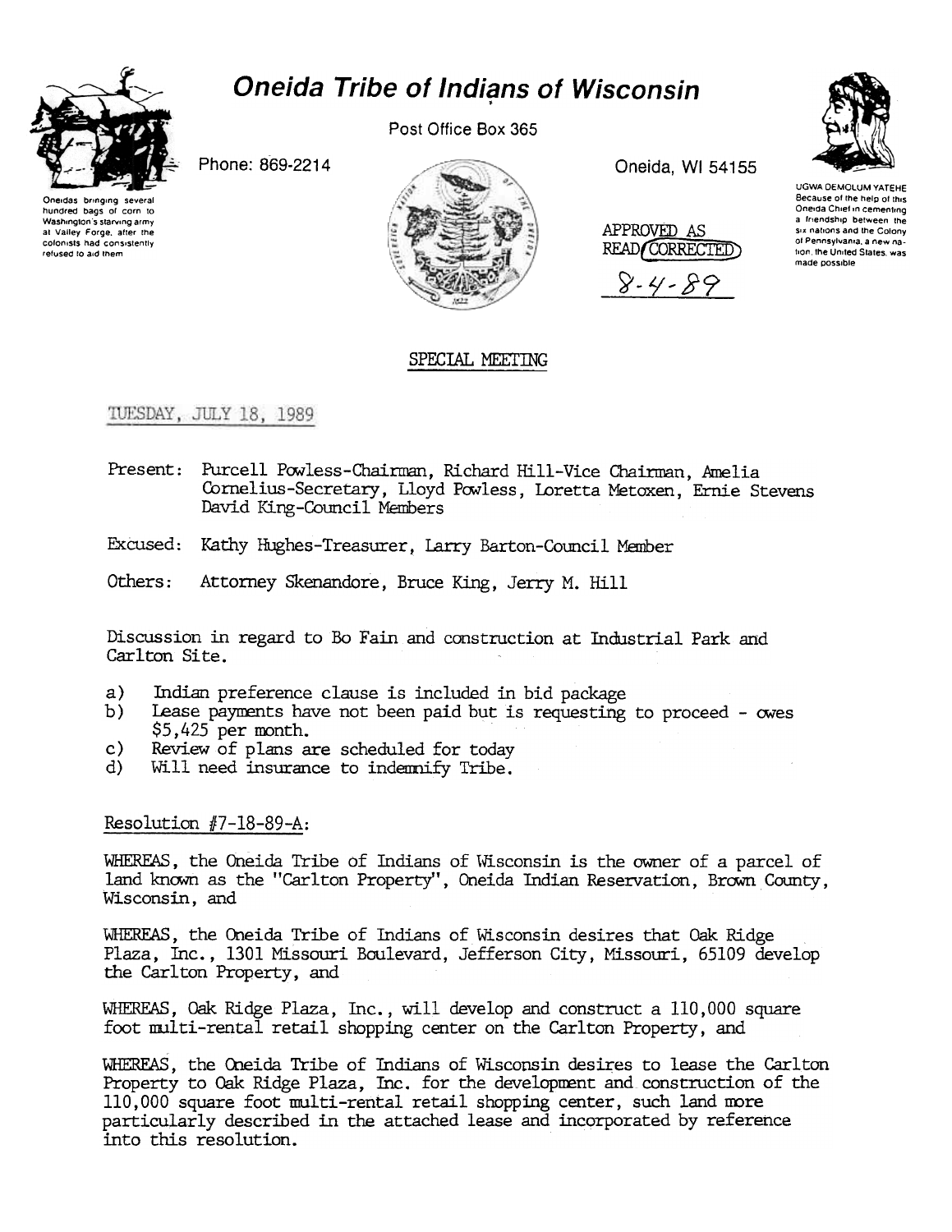ONEIDA TRIBE OF INDIANS OF WISCONSIN SPECIAL MEETING - JULY 18, 1989 Page 2

,

#### Resolution #7-18-89 (Continued)

NOW THEREFORE BE IT RESOLVED that the Oneida Business Conmittee, in sessio assembled, hereby approves the attached lease with Oak Ridge Plaza, Inc. and such lease incorporated by reference into this resolution;

BE IT FURTHER RESOLVED that the Chairman of the Oneida Tribe of Indians of Wisconsin is authorized to execute the lease on behalf of the Oneida Tribe of Indians of Wisconsin.

Amelia Cornelius moved to adopt Resolution #7-18-89-A for lease on the Carlton site lease and approval for construction contingent upon the following conditions:

- a) Payment of 1st month's rent
- b) Proof of insurance which indemnifies Tribe from liability
- c) State review of plans
- d) Obtain building permit
- e) in event of default by Eo Fain, Tribe keeps the payment

Motion seconded by Loretta Metoxen, motion carried.

Bo Fain will have two documents needed to be approved and reviewed: 1) Fain Inc., turning lease over to Oak Ridge Plaza, Inc., and 2) Consent to mortgage. site.

Discussion of tribal sales tax comparable to state sales tax. Solicitors opinion in 81 state the city may be able to tax leased businesses on reservation. Tribe needs to develop a taxing code.

Insurance Marketing Concepts bas vacated the Standing Stone Building and is scheduled for demolition. We should anticipate adverse publicity from Insurance Marketing.

Resolution  $#7-18-89-8$  create Oneida National Economic and Industrial Development Authority.

WHEREAS, Article IV, Section 1 (h) authorizes the Oneida Business Committee "to charter subordinate organizations for econanic purposes", and

WHEREAS, the Oneida Business Conmittee adopted legislation creating and establishing the Oneida National Economic and Industrial Development Authority, and

WHEREAS, the Oneida National Economic and Industrial Development Authority is set up as both a political subdivision of the Tribe and also as a Tribally chartered company, and

WHEREAS, the Oneida National Economic and Industrial Development Authority will interface will all governmental bodies, private sector firms and companies for economic and revenue development purposes.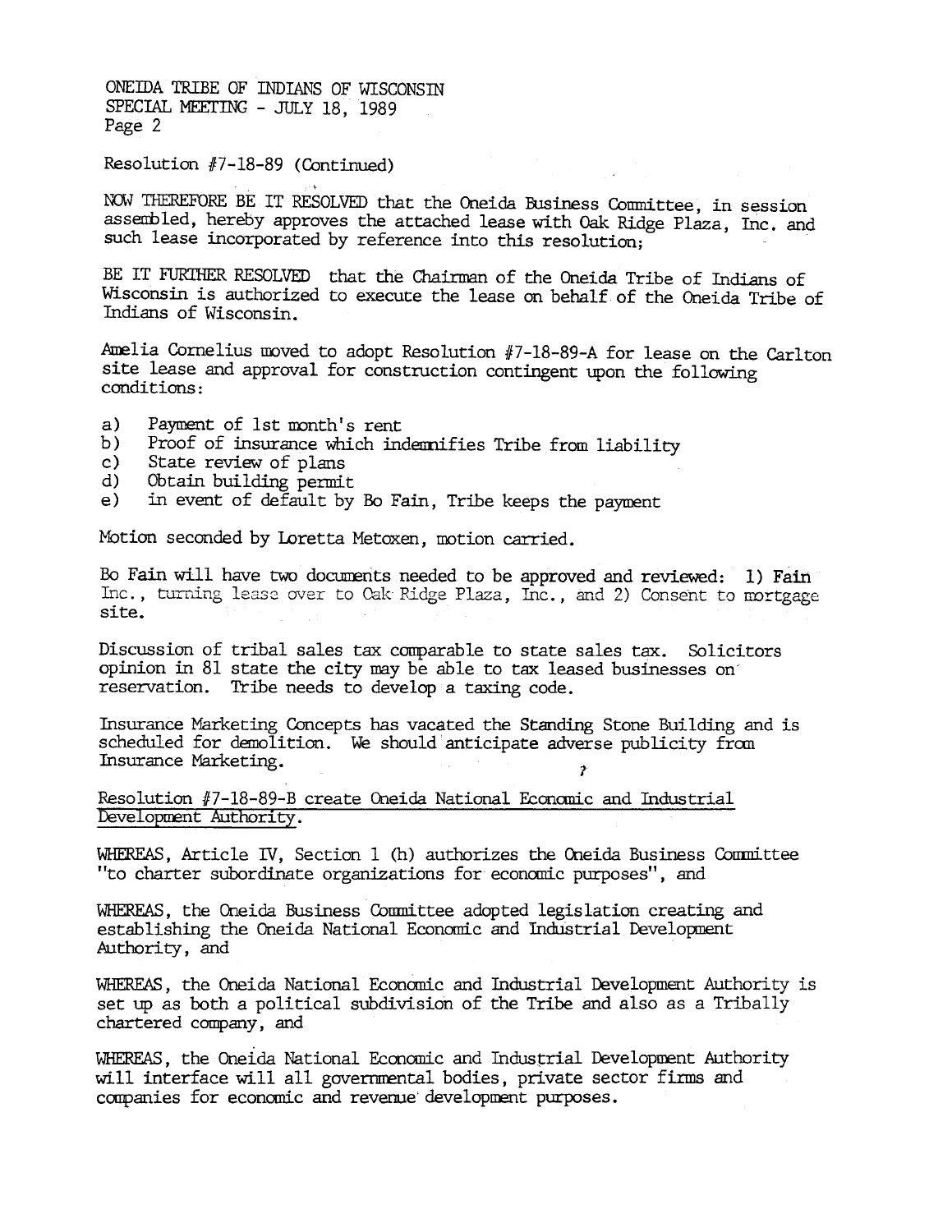ONEIDA TRIBE OF INDIANS OF WISCONSIN SPECIAL MEETING - JULY 18, 1989 Page 3

Resolution #7-18-89-B (Continued)

NOW THEREFORE BE IT RESOLVED: that the Oneida Business Committee, in session, does hereby approve and adopt the legislation creating the Oneida National Economic and Industrial Development Authority, such legislation attached hereto and incorporated by reference into this resolution.

David King moved to adopt, Loretta Metoxen seconded.

Amelia Cornelius moved to amend the motion that contingent upon independent legal counsel review, Loretta Metoxen seconded. Motion carried. Rick Hill abstained. Main Motion carried. Rick Hill abstained.

Resolution #7-18-89-C: Form Interim Board of Commissioners.

WHEREAS, Article IV, Section 1 (h) authorizes the Oneida Business Committee "to charter subordinate organizations for economic purposes", and

WHEREAS, the Oneida Business Committee adopted legislation creating and establishing the Oneida National Economic and Industrial Development Authority, and

WHEREAS, the enabling legislation creating and establishing the Oneida National Economic and Industrial Development Authority provides, in Title IV. Section 1, for the establishment of the Board of Commissioners of the Oneida National Economic and Industrial Development Authority, and

WHEREAS, the Constitution of the Oneida Tribe of Indians of Wisconsin, in Article IV, Section 1, Paragraph G, as amended, empowers the Business Committee to appoint committees, delegates, and officials when deemed necessary for the proper conduct of Tribal business or relations, and

WHEREAS, the Business Committee, under the Constitutional Authority cited above, finds it necessary to the proper conduct of Tribal business to appoint a temporary Board of Commissioners of the Oneida National Economic and Industrial Development Authority, to be known as the Interim Board of Commissioners and to serve until such time as the permanent Board of Commissioners may be organized.

NOW THEREFORE BE IT RESOLVED: that the Oneida Business Committee, in session does hereby, appoint the following members of the Business Committee to serve as the Interim Board of Commissioners of the Oneida National Economic and Industrial Development Authority:

> Kathy Hughes, Amelia Cornelius, Loretta Metoxen, Ernie Stevens, Sr. Lloyd E. Powless, Jr

to serve with all powers and authorities granted to the regular Board of Commissioners under the legislation creating and establishing the Oneida National Economic and Industrial Development Authority.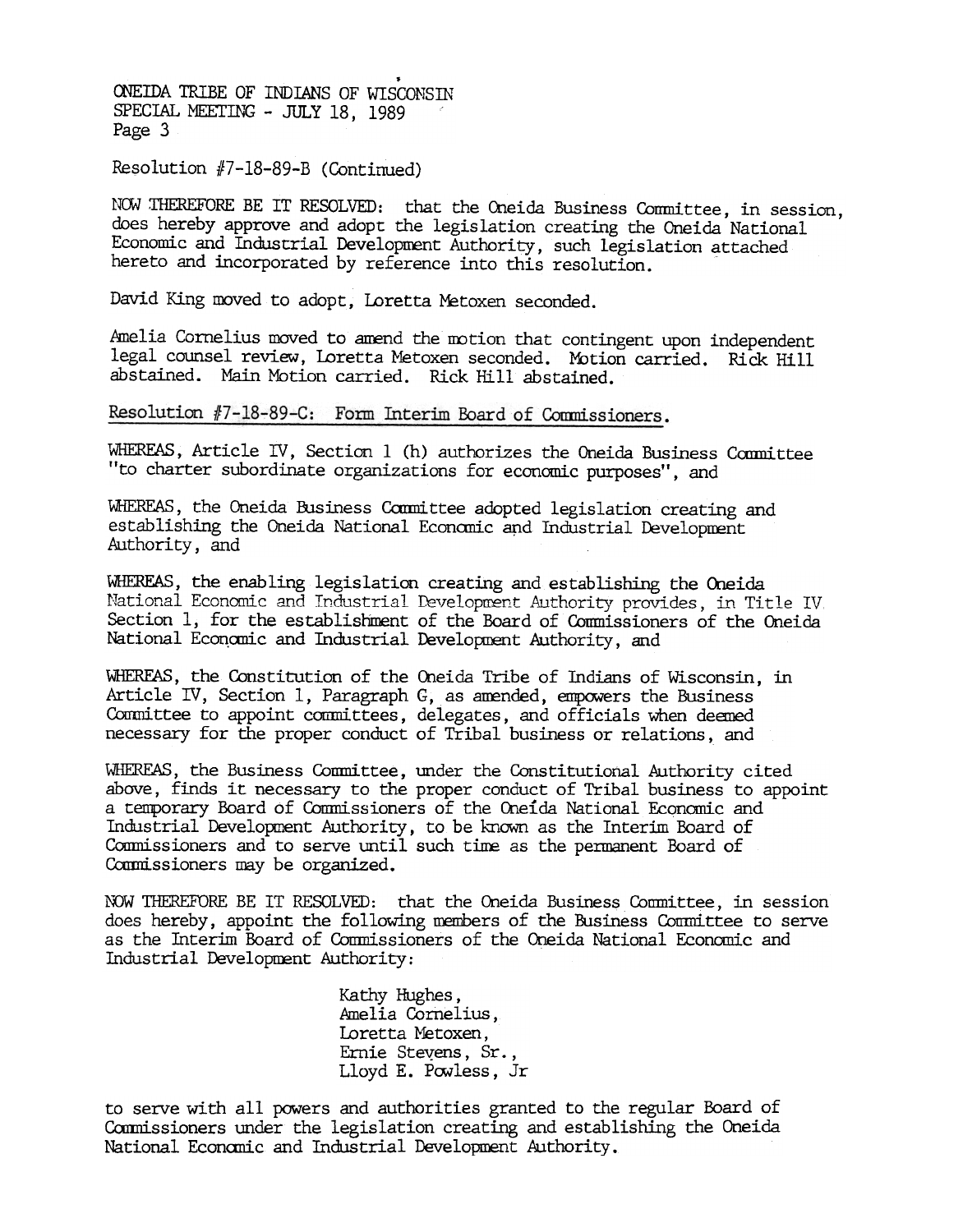ONEIDA TRIBE OF INDIANS OF WISCONSIN SPECIAL MEETING - JULY 18, 1989 Page 4

## Resolution #7-18-89-C (Continued)

BE IT FURTHER RESOLVED: that the Interim Board of Commissioners shall serve until the Regular Board of Commissioners of the Oneida National Economic and Industrial Development Authority may be organized, such term not to exceed in any event the period of one year from the date of this resolution.

Lloyd Powless moved to adopt, David King seconded. Rick Hill abstaine Motion carried.

Resolution #7-18-89-D: Letter of Engagement for Ohwisco.

WHEREAS, Article IV, Section 1 (h) authorizes the Oneida Business Committee "to charter subordinate organizations for economic purposes", and

WHEREAS, the Oneida Business Committee adopted legislacion creating and establishing the Oneida National Economic and Industrial Development Authority, and

WllEREAS, the enabling legislation creating and establishing the Cneida National Economic and Industrial Development Authority does authorize and empower the Board of Commissioners of the Oneida National Economic and Industrial Development Authority, in Title IV, Section 2 of that legislation, to engage a Manager of the Oneida National Economic and Industrial Development Authority, and

WHEREAS, the legislation creating and establishing the Oneida National Economic and Industrial Development Authority does authorize and empower the fuard of Comnissioners of the Oneida National Econanic and Industrial Development Authority, in Title IV, Section 2 of that legislation, to engage a Manager of the Oneida National Economic and Industrial Development Authority, and

WHEREAS, the legislation creating and establishing the Oneida National Economic and Industrial Development Authority provides, in Title IV, Section 2, for the Business Committee to direct the Board of Commissioners to enter a contract to engage such a Manager of the Oneida National Economic and Industrial Development Authority, and

WHEREAS, the Business Committee recognizes that the mission of the Oneida National Economic and Industrial Development Authority will best be accomplished under such contract management, and

WHEREAS, the Business Committee has found that Ohwisco, Inc., properly meets the qualifications and requirements for Manager of the Oneida National Econanic and Industrial Development Authority, as set forth in Title IV, Section 2, of the legislation creating and establishing the Oneida National Economic and Industrial Development Authority.

NOW THEREFORE BE IT RESOLVED: that the Oneida Business Committee, in session, does hereby, direct the Board of Commissioners of the Oneida National Economic and Industrial Development Authority to negotiate and adopt the Letter of